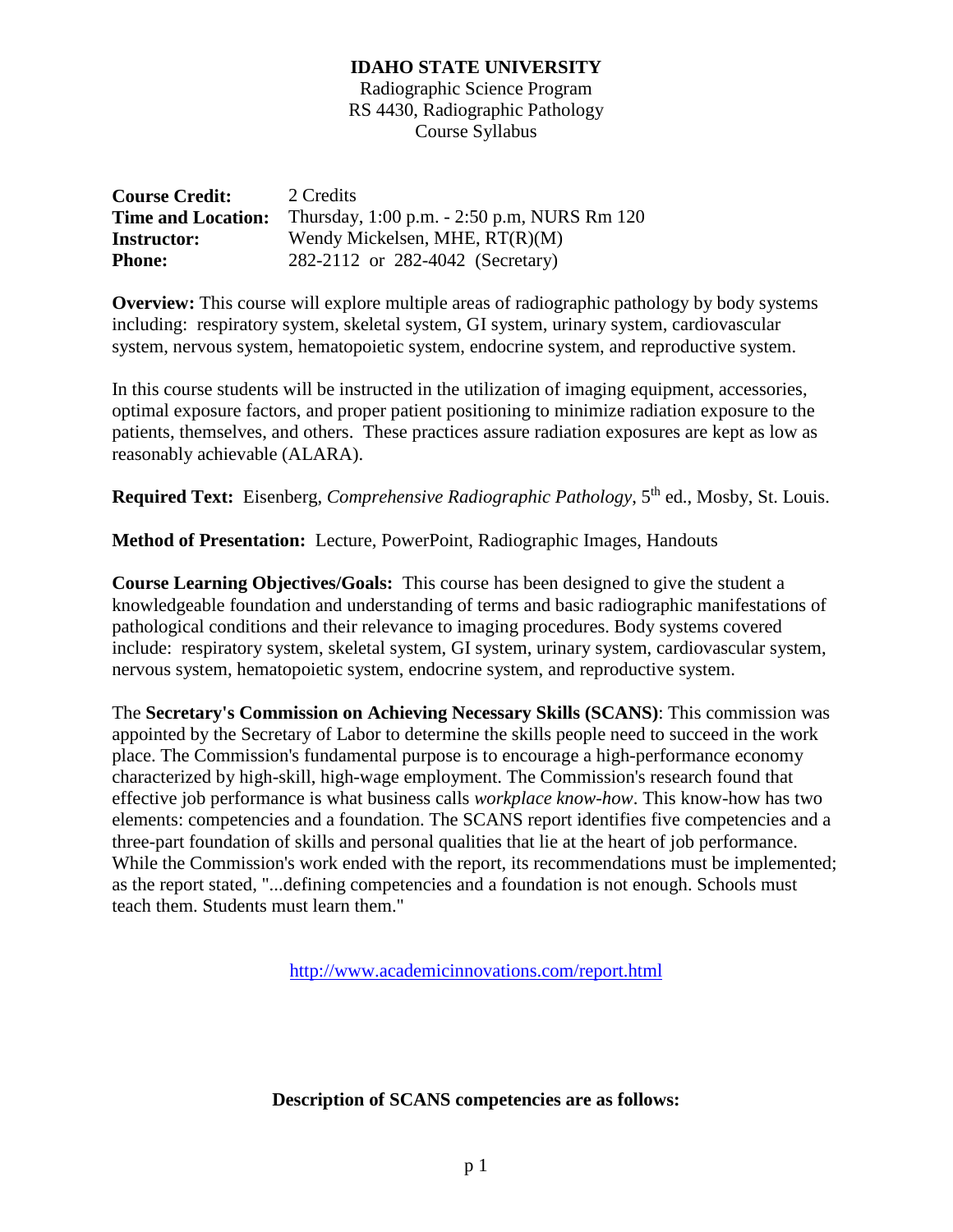# Radiographic Science Program RS 4430, Radiographic Pathology Course Syllabus

| <b>A Three Part Foundation</b> |                                                                         |  |
|--------------------------------|-------------------------------------------------------------------------|--|
| 1. Basic Skills                | reads, writes, performs arithmetic and mathematical operations, listens |  |
|                                | and speaks                                                              |  |
| 2. Thinking Skills             | thinks creatively, makes decisions, solves problems, visualizes, knows  |  |
|                                | how to learn, and reasons                                               |  |
| 3. Personal Qualities          | displays responsibility, self-esteem, sociability, self-management, and |  |
|                                | integrity and honesty                                                   |  |
| <b>The Five Competencies</b>   |                                                                         |  |
| 4. Resources                   | identifies, organizes, plans and allocates resources                    |  |
| 5. Interpersonal               | works with others                                                       |  |
| 6. Information                 | acquires and uses information                                           |  |
| 7. Systems                     | understands complex interrelationships                                  |  |
| 8. Technology                  | works with a variety of technologies                                    |  |

Each of these foundations and competencies are listed after the objective that meet the competency or skill set described above.

# **Course Learning Outcomes:**

# **Unit I – Chapter 1 & 2**

| Upon completion of this material the student will be able to:                | <b>SCANS</b>  |
|------------------------------------------------------------------------------|---------------|
| Define basic pathology related terms.                                        | 1,2,6         |
| Identify diseases caused by or contributed to by genetic factors.            | 1,2,6         |
| Identify diseases caused by or contributed to by environmental factors.      | 1,2,6         |
| Describe the healing process.                                                | 1,2,6         |
| Discuss examples of additive and destructive diseases and exposure technique | 1,2,6         |
| alterations required by the radiographer.                                    |               |
| Examine and discuss NOVA's Cancer Warrior and describe the term              | 1,2,6         |
| angiogenesis.                                                                |               |
| Describe common characteristics of benign and malignant neoplasms.           | 1,2,6         |
| Under instructor supervision, perform a core needle biopsy on an apple and   | 1,2,4,5,6,7,8 |
| examine the specimens obtained.                                              |               |
| Describe multiple specialized imaging procedures used in diagnosing disease  | 1,2,6         |
| processes (US, CT, MRI, NM, PET, angiography, cardiology, mammography).      |               |

# **Unit II – Chapter 3,4,5,6**

| Upon completion of this material the student will be able to:                              |       |  |
|--------------------------------------------------------------------------------------------|-------|--|
| I dentify anatomic structures on diagrams and radiographs of the chest, skeletal           | 1,2,6 |  |
| system, GI system, and urinary system.                                                     |       |  |
| Describe the physiology and function of the respiratory system, skeletal system,<br> 1,2,6 |       |  |
| GI system, and urinary system.                                                             |       |  |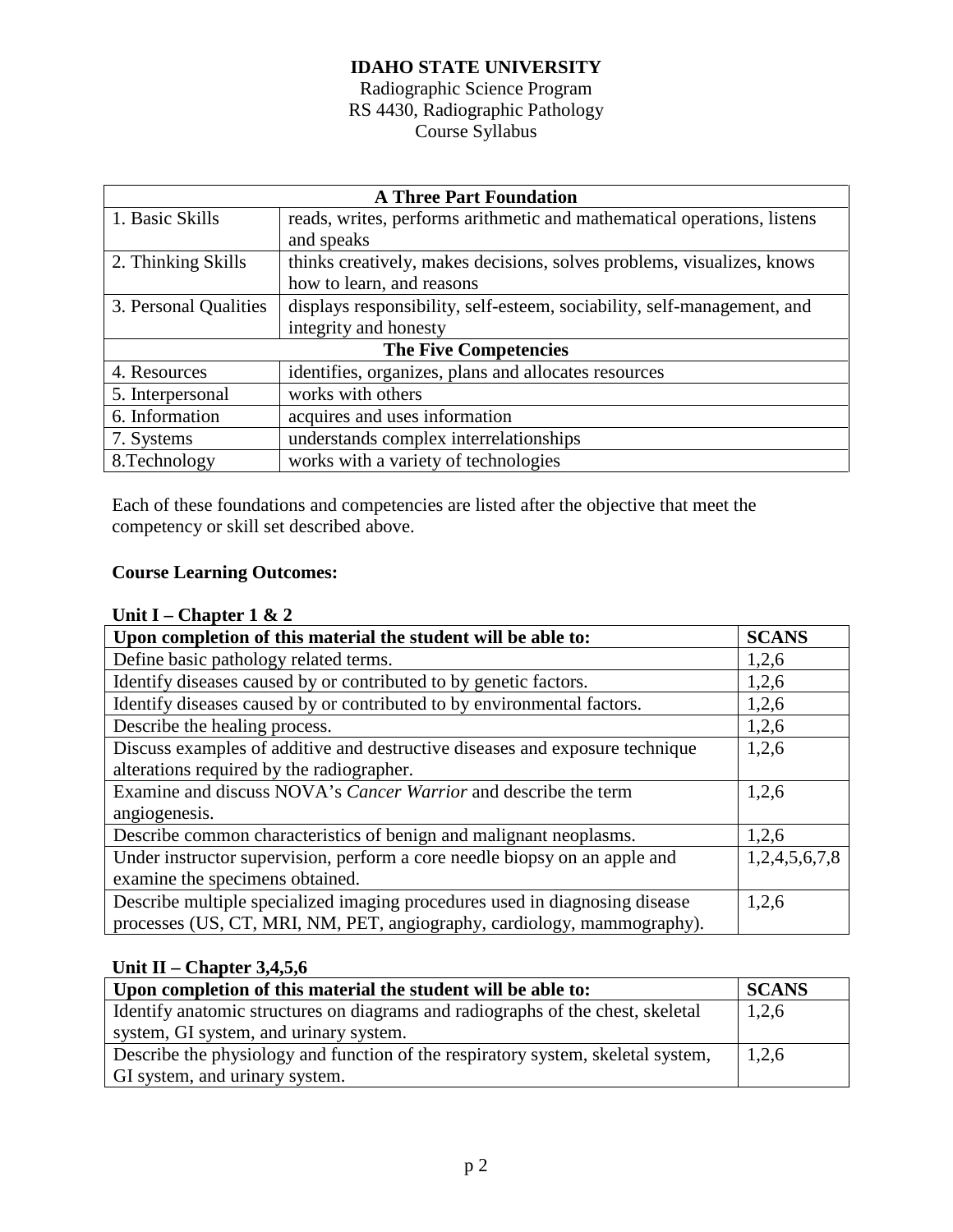#### Radiographic Science Program RS 4430, Radiographic Pathology Course Syllabus

| Differentiate common pathologic disorders and identify radiographic       | 1,2,6 |
|---------------------------------------------------------------------------|-------|
| manifestations presented in chapters 3-6.                                 |       |
| Discuss the use of non-ionizing imaging modalities such as MRI or US when | 1,2,6 |
| clinically appropriate.                                                   |       |

# **Unit III – Chapter 7,8,9,10,11**

| Upon completion of this units the student will be able to:                     | <b>SCANS</b> |
|--------------------------------------------------------------------------------|--------------|
| Identify anatomic structures on diagrams and radiographs of the cardiovascular | 1,2,6        |
| system, nervous system, hematopoietic system, endocrine system, and            |              |
| reproductive system.                                                           |              |
| Describe the physiology and function of the cardiovascular system, nervous     | 1,2,6        |
| system, hematopoietic system, endocrine system, and reproductive system.       |              |
| Differentiate common pathologic disorders and identify radiographic            | 1,2,6        |
| manifestations presented in chapters 7-11.                                     |              |
| Discuss the purpose and process of placing stents in cardiology.               | 1,2,6        |
| Discuss cardiac CT for calcium scoring                                         | 1,2,6        |
| Discuss the use of non-ionizing imaging modalities such as MRI or US when      | 1,2,6        |
| clinically appropriate.                                                        |              |

**Code of Ethics:** RS 4430 adheres to the ISU Code of Conduct. In particular, academic dishonesty, however small, creates a breach in academic integrity. A student's participation in this course comes with the expectation that his or her work will be completed in full observance of the ISU Code of Student Conduct.

**Academic Dishonesty Policy:** Academic dishonesty (cheating, plagiarism, etc.) will not be tolerated in this class and may result in suspension or dismissal from this course and from the program. Cases will also be referred to the Dean of Students for possible dismissal from the university.

Cheating includes, but is not limited to, (1) use of any unauthorized assistance in taking quizzes, tests, or examinations; (2) dependence upon the aid of sources beyond those authorized by the instructor in writing papers, preparing reports, solving problems, or completing other assignments; or (3) the acquisition of tests or other academic materials belonging to the university faculty or staff without permission.

Plagiarism includes, but is not limited to, the use of, by paraphrase or direct quotation without correct recognition, the published or unpublished works of another person. The use of materials generated by agencies engaged in "selling" term papers is also plagiarism.

Many components RS 4430 are designed to be highly interactive. Students are encouraged to take full advantage of the many resources available including Internet sites, handouts and workbooks, other textbooks and journals, faculty, and peers. This interactive collegial learning environment is conducive for life-long learning.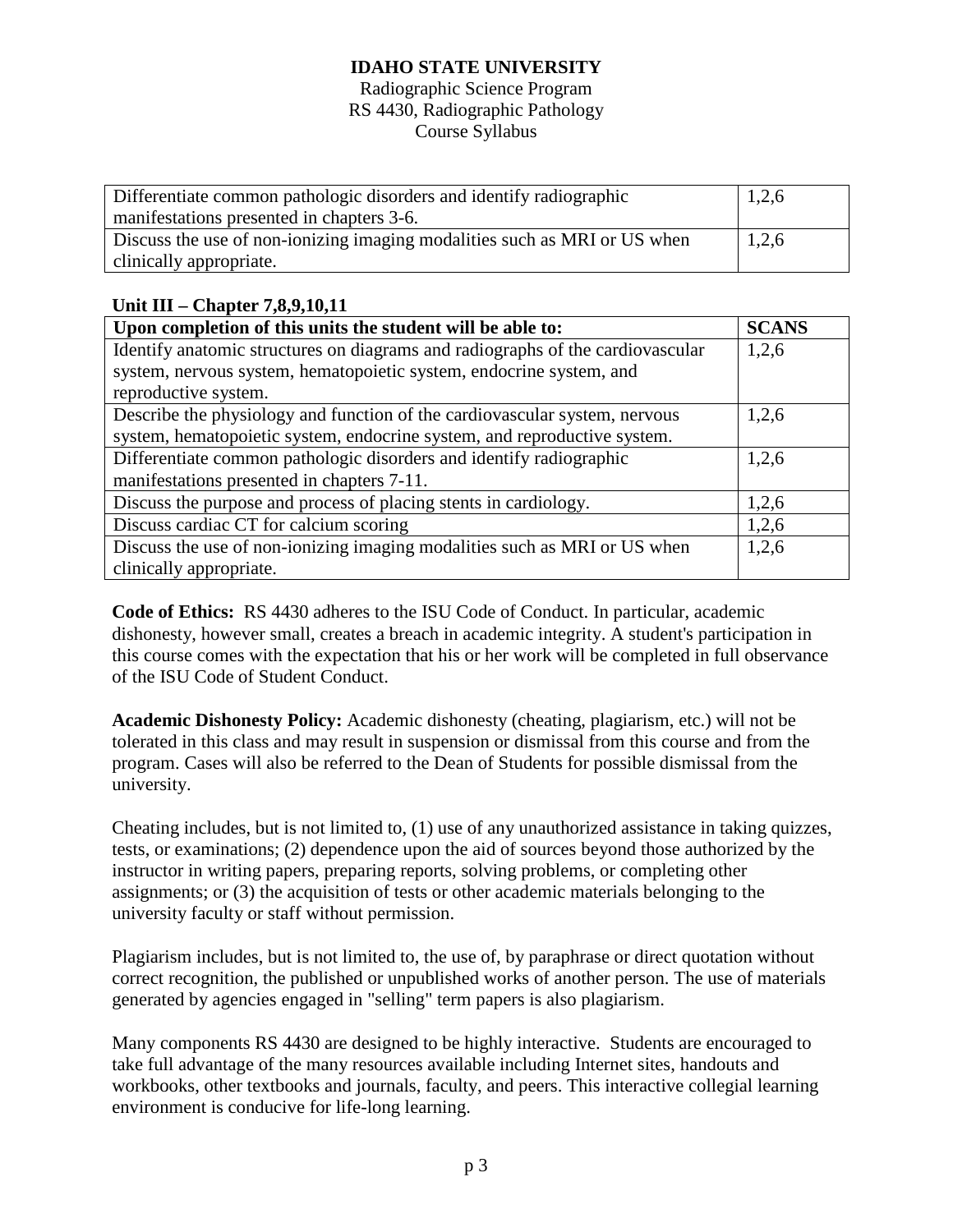## Radiographic Science Program RS 4430, Radiographic Pathology Course Syllabus

## **Classroom Procedure:**

1. **Attendance:** You are expected to attend class regularly. It is your responsibility to maintain a level of attendance which will allow you to derive maximum benefit from the instruction. Excessive absences (>10%) will result in a lower course grade if you are borderline between two grades. Conversely, if you have good attendance and are border line between two grades, I will award the higher grade.

## 2. **Grading Procedure:**

| <b>Assessment Method</b>  | <b>Percentage Value</b> |
|---------------------------|-------------------------|
| Test $#1$                 | 25%                     |
| Test $#2$                 | 25%                     |
| Assignments/Article       | 25%                     |
| Poster Board – Case Study | 25%                     |

| This grading Scale will be used: |          |           |              |
|----------------------------------|----------|-----------|--------------|
| $+\!$ - System                   |          |           |              |
| 93-100%                          | A        | 73-76%    | €            |
| 90-92%                           | А-       | 70-72%    | $\mathsf{C}$ |
| 87-89%                           | $B+$     | 67-69%    | $D+$         |
| 83-86%                           |          | 63-66%    | D            |
| 80-82%                           | B-       | 60-62%    | D-           |
| 77-79%                           | $\cap_+$ | 59% Below | F            |

# *Note: A grade of C or better is required in this course in order to receive a degree from the Radiographic Science Program.*

The minimum requirements to earn a passing grade are successful completion of all tests (70% minimum).

3. **Poster Board Case Study:** Each student will pick one interesting pathological case study and prepare a poster board display. In class March  $4<sup>th</sup> \& 11<sup>th</sup>$ , 2014, students will perform a 7-10 minute presentation of their chosen (and instructor approved) topic. If a student's presentation is less than seven minutes, a full letter grade will be deducted from the final score. This project will be submitted for the exhibit display at the Idaho Society of Radiologic Technologists (ISRT) annual conference in April.

4. **Computer Account:** All students are required to have an ISU student computer account. There is a fee required for this account. Obtain the account at the Computer Center, which is located in the basement of the College of Business Building or in the Rendezvous Lab.